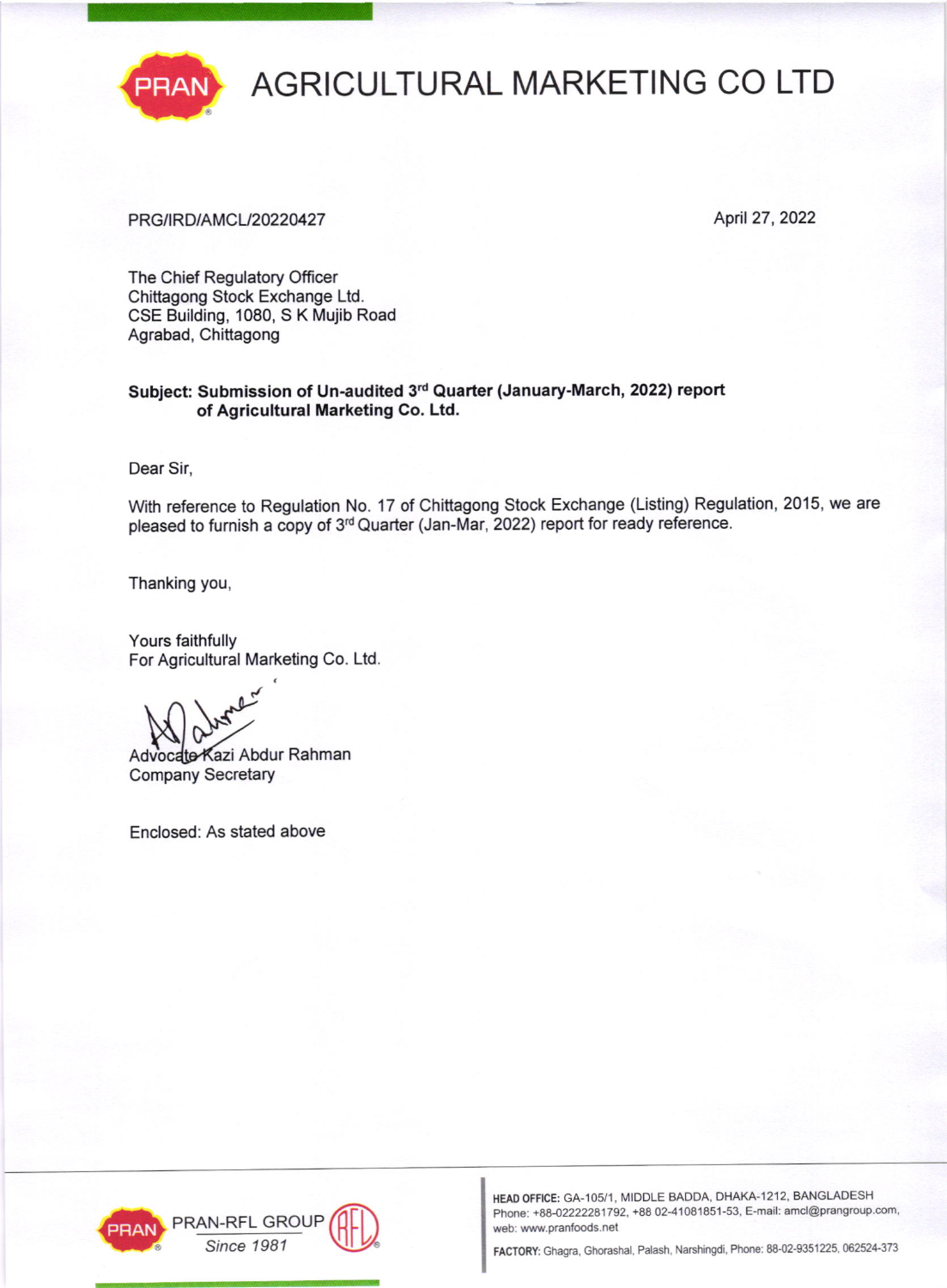

# AGRICULTURAL MARKETING CO LTD

### PRG/IRD/AMCL/20220427 April 27, 2022

The Chairman Bangladesh Securities and Exchange Commission Securities Commission Bhaban Plot#E-6/C, Agargaon, Sher-e-Bangla Nagar Dhaka-1207

#### Subject: Submission of Un-audited 3rd Quarter (January-March, 2022) report of Agricultural Marketing Co. Ltd.

Dear Sir,

With reference to Regulation No. 17 of Dhaka Stock Exchange (Listing) Regulation, 2015, we are pleased to furnish a copy of 3<sup>rd</sup> Quarter (Jan-Mar, 2022) report for ready reference.

Thanking you,

Yours faithfully For Agricultural Marketing Co. Ltd

Advocate Kazi Abdur Rahman Company Secretary

Enclosed: As stated above





HEAD OFFICE: GA-105/1, MIDDLE BADDA, DHAKA-1212, BANGLADESH Phone: +88-02222281792, +88 02-41081851-53, E-mail: amcl@prangroup.com, web: www.pranfoods.net

Since 1981 MUV® FACTORY: Ghagra, Ghorashal, Palash, Narshingdi, Phone: 88-02-9351225, 062524-373